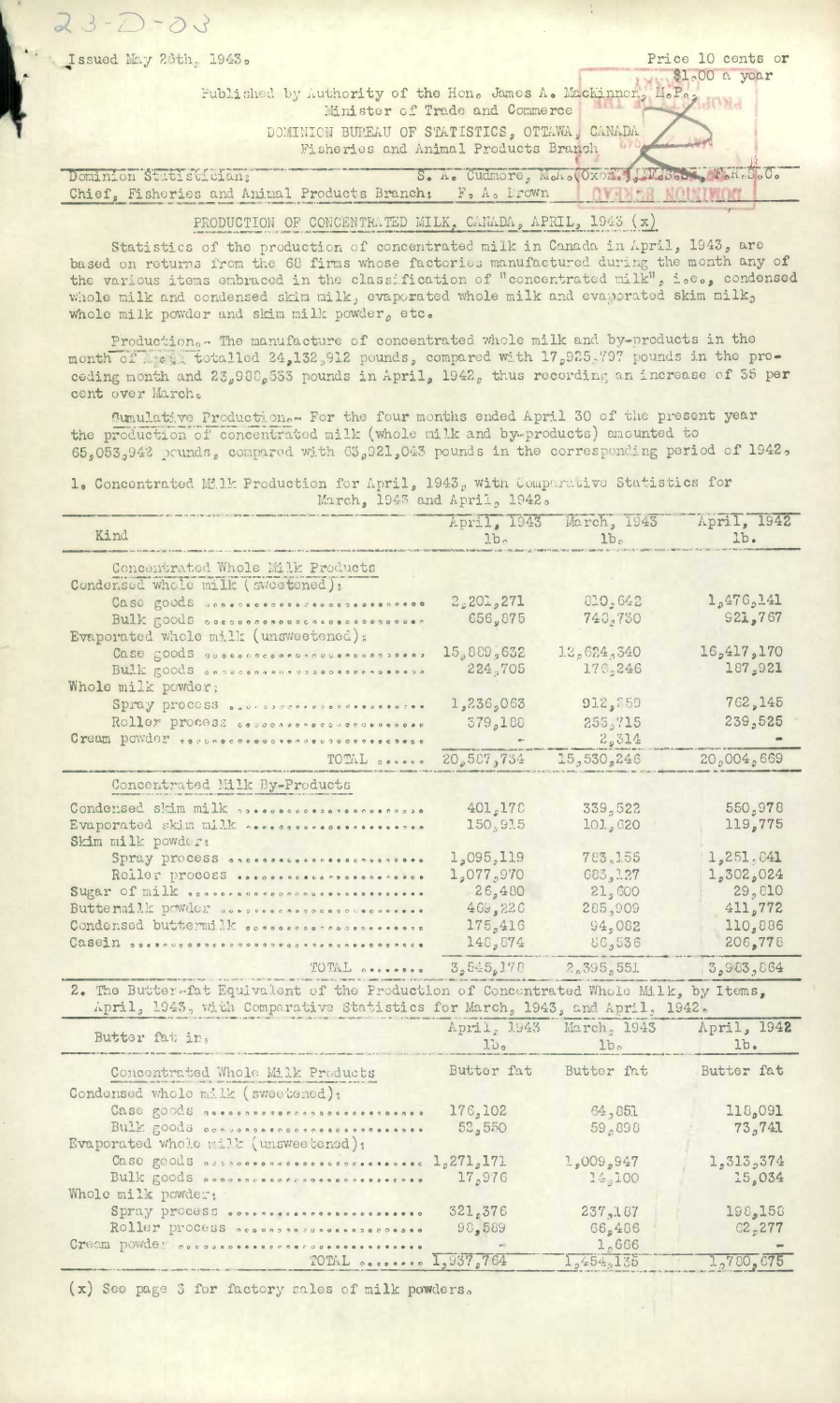$\mathfrak{F}_{\mathfrak{n}}$ Cunulative Production of Concentrated Milk for the four Months Ended April 30, 1943, with Comparative Statistics for the four Months Ended April 30, 1942.

|                                                                                                                                                                       |                                  | Four Months Ended April 30 |                    |                    |  |  |
|-----------------------------------------------------------------------------------------------------------------------------------------------------------------------|----------------------------------|----------------------------|--------------------|--------------------|--|--|
| Kind                                                                                                                                                                  |                                  |                            | 1943               | 1942               |  |  |
|                                                                                                                                                                       |                                  |                            | lb <sub>•</sub>    | lb.                |  |  |
|                                                                                                                                                                       | Concentrated Whole Milk Products |                            |                    |                    |  |  |
| Condensed whole milk (sweetened):                                                                                                                                     |                                  |                            |                    |                    |  |  |
|                                                                                                                                                                       |                                  |                            | 5,026,403          | 2,969,347          |  |  |
| Bulk goods osecososososooosessessessessessessessesses                                                                                                                 |                                  |                            | 2,213,156          | 2,512,545          |  |  |
| Evaporated whole milk (unsweetened):                                                                                                                                  |                                  |                            |                    |                    |  |  |
|                                                                                                                                                                       |                                  |                            | 43,308,488         | 43,718,421         |  |  |
| Bulk goods associations are concertations                                                                                                                             |                                  |                            | 675,006            | 512,799            |  |  |
| Whole milk powder:                                                                                                                                                    |                                  |                            | 3,411,787          | 2,194,256          |  |  |
|                                                                                                                                                                       |                                  |                            | 956,885            | 868,909            |  |  |
|                                                                                                                                                                       |                                  |                            | 2,314              |                    |  |  |
|                                                                                                                                                                       |                                  |                            | 55,594,039         | 52,776,277         |  |  |
|                                                                                                                                                                       |                                  |                            |                    |                    |  |  |
| Concentrated Milk By-Products                                                                                                                                         |                                  |                            |                    |                    |  |  |
| Condensed skim milk consorted assessment to the terms                                                                                                                 |                                  |                            | 1,191,462          | 1,934,743          |  |  |
| Evaporated skim milk onessessores                                                                                                                                     |                                  |                            | 428,415.           | 406,285            |  |  |
| Skim milk powder:<br>Spray process assessores as assesses as assesses as assesses                                                                                     |                                  |                            | 2,936,067          | 3,594,567          |  |  |
|                                                                                                                                                                       |                                  |                            | 2,884,142          | 3,203,422          |  |  |
| Sugar of milk accordos coopertitions                                                                                                                                  |                                  |                            | 72,880             | 73,410             |  |  |
| Buttermilk powder occasions                                                                                                                                           |                                  |                            | 1,306,740          | 1,074,336          |  |  |
| Condensed buttermilk SPORSSORSSORSSORSSORSSORSSORSSORSSORS                                                                                                            |                                  |                            | 299,492            | 398,201            |  |  |
|                                                                                                                                                                       |                                  |                            | 340.705            | 459,802            |  |  |
| TOTAL proposososaseo                                                                                                                                                  |                                  |                            | 9,459,903          | 11,144,766         |  |  |
| Stocks (a) of Concentrated Milk in Cold Storages, Warehouses, and Dairy Factories<br>4.<br>May 1, 1943 with Comparative Statistics for April 1, 1943 and May 1, 1942. |                                  |                            |                    |                    |  |  |
|                                                                                                                                                                       | May 1, 1943                      |                            | April 1, 1943      | May 1, 1942        |  |  |
| Kind                                                                                                                                                                  | $lb($ b $)$                      |                            | lb <sub>2</sub>    | 1b <sub>•</sub>    |  |  |
| Concentrated Whole Milk<br>Products                                                                                                                                   |                                  |                            |                    |                    |  |  |
| Concentrated whole milk                                                                                                                                               | 1,610,898                        |                            | 759,601            | 1,668,911          |  |  |
| Evaporated whole milk secondences.                                                                                                                                    | 8,153,616                        | (c)                        | 6,843,288(c)       | 6,534,497          |  |  |
| Whole milk powder:                                                                                                                                                    | 706,383                          |                            |                    |                    |  |  |
| Spray process occasional sections<br>Roller process researcheses                                                                                                      | 237,215                          |                            | 509,079<br>85,236  | 766,082<br>151,430 |  |  |
| Total Whole Milk Products                                                                                                                                             | 10,708,112                       |                            | 8,197,204          | 9,120,920          |  |  |
|                                                                                                                                                                       |                                  |                            |                    |                    |  |  |
| Concentrated Milk By-Products                                                                                                                                         |                                  |                            |                    | 1, 1, 1, 1         |  |  |
| Condensed skim milk secondecators.                                                                                                                                    |                                  |                            |                    | 258,772            |  |  |
| Evaporated skim milk<br>Skim milk powder;                                                                                                                             | (100, 086)                       |                            | (76, 178           | 5,780              |  |  |
| Spray process                                                                                                                                                         | 796,321                          |                            | 607,601            | 528,870            |  |  |
| Roller process in bags successes<br>Roller process in barrels second                                                                                                  | 336,016<br>281,089               |                            | 292,656<br>251,111 | 234,180            |  |  |
| Buttermilk powder occassessessesses                                                                                                                                   | 118,502                          |                            | 86,179             | 362,818<br>56,492  |  |  |
| Gasein (d) assessorancesessessess.                                                                                                                                    | 110,223                          |                            | 167,597            | 151,587            |  |  |
| Total Milk By-Products                                                                                                                                                | 1,742,237                        |                            | 1,481,322          | 1,598,499          |  |  |
|                                                                                                                                                                       |                                  |                            |                    |                    |  |  |

0vnod and held by and/or for manufacturers.

Agricultural Branch - Revised to date of May 21, 1943.

(c) In addition there were amounts held by wholesale grocers as follows:  $3,821,584$  lb. at date of May 1, 1943; and 3,103,314 lb. at date of April 1, 1943

(d) Not included are stocks of Casein in the hands of users, as follows: April 1, 1942 804,806 lb. April 1, 1943 1, 245,268 lb. Revised.<br>May 1, 1942 514,483 lb. May 1, 1943 724,628 lb. Revising May 1, 1942 514 <sup>0</sup> 463 lb. May 1 01943 724628 **1b0PJiry.**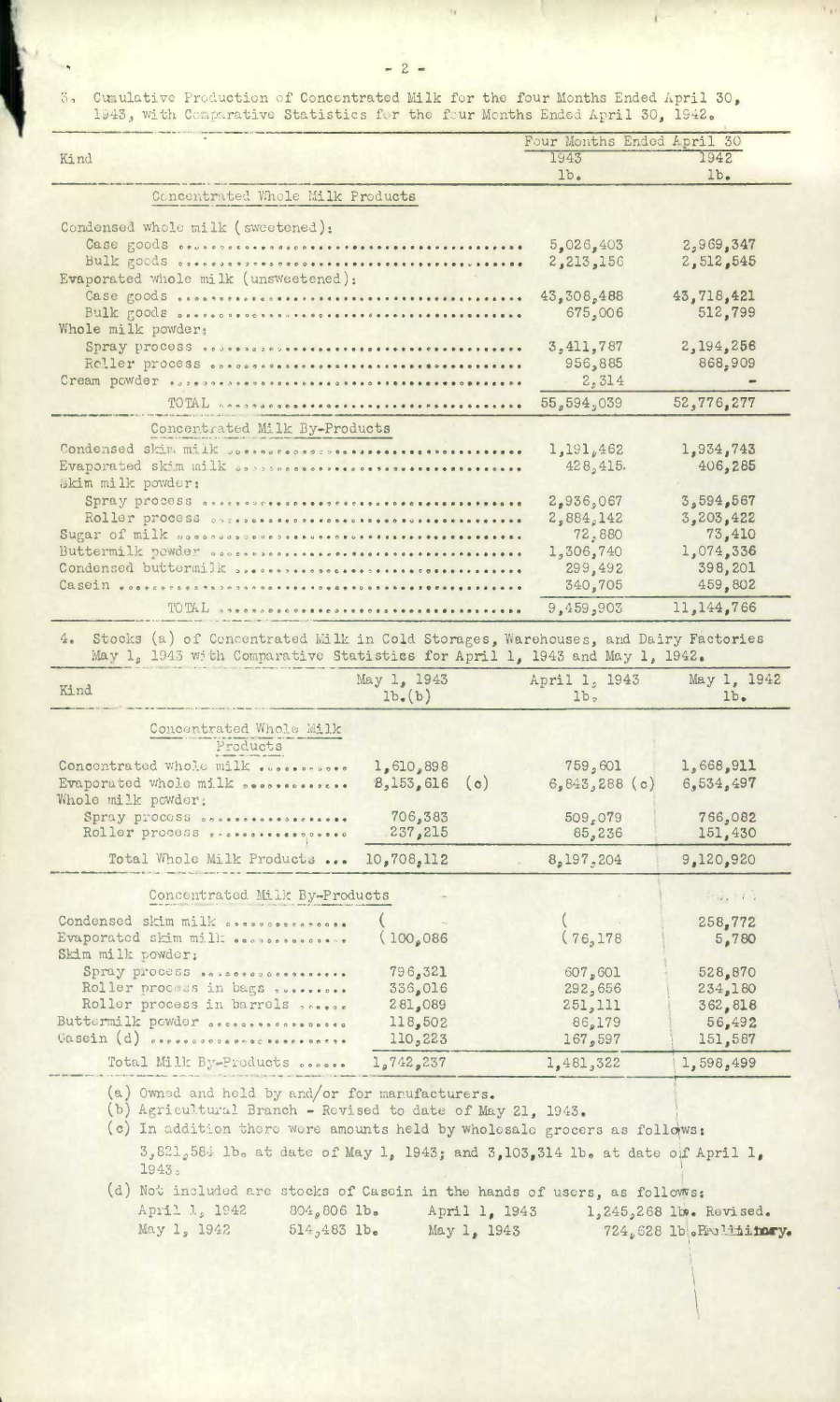## REPORT ON THE FACTORY SALES OF MILK PO.D.RS, CANADA, APRIL., 1943.

The statistics of the present report are based on returns from the 52 manufacturers whose plants sold during the month any of the various kinds of milk powders and casein.

| Kind                                                                 | Quantity<br>sold    | Total<br>value   | Average price<br>per lb. (b) |
|----------------------------------------------------------------------|---------------------|------------------|------------------------------|
| Mhole milk powder (bulk goods):                                      | I.b.                |                  | cents                        |
| Spray process                                                        | 183,083             | 59,973           | 32.76                        |
| Roller process                                                       | 190,730             | 49.514           | 25.96                        |
| Buttermilk powder - roller process<br>Skim milk powder (bulk goods): | 408,598             | 34,017           | 8.33                         |
| Spray process<br>Roller process for human con-                       | 799.351             | 98,256           | 12.29                        |
| sumption<br>Skim milk powder - roller process                        | 859,359             | 95,368           | 11.10                        |
| for animal consumption<br>Casein (Dried)                             | 193,945<br>218, 314 | 17,258<br>47.378 | 8.90<br>21.70                |
| Total value                                                          |                     | 401,764          |                              |

1. Sales of Milk Powders, April, 1943 (a)

2. Cumulative Sales of Milk Powders, January to April, 1943, inclusive.

| Kind                                                                 | Quantity<br>sold | Total<br>value | Average price<br>per $lb.$ (b) |
|----------------------------------------------------------------------|------------------|----------------|--------------------------------|
|                                                                      | Lb.              | 悲              | cents                          |
| Whole milk powder (bulk goods):                                      |                  |                |                                |
| Spray process                                                        | 762.743          | 240, 341       | 31.51                          |
| Roller process                                                       | 804,568          | 206,428        | 25,66                          |
| Buttermilk powder - roller process<br>Skim milk powder (bulk goods): | 1,282,586        | 106,725        | 8.32                           |
| Spray process<br>Roller process for human con-                       | 2,721,734        | 332,006        | 12.20                          |
| sumption<br>Skim milk powder - roller process for                    | 3,064,043        | 344, 425       | 11.24                          |
| animal consumption                                                   | 704,859          | 61,084         | 8.67                           |
| Casein (dried)                                                       | 1,313,801        | 243,647        | 18,55                          |
| Total value                                                          |                  | 1,534,656      |                                |

3. Sales of Milk Powders, April, 1942.

| Kind                                                                 | Quantity<br>sold | Total<br>value | Average price<br>per 1b. (b) |
|----------------------------------------------------------------------|------------------|----------------|------------------------------|
|                                                                      | Lb.              | $\frac{4}{3}$  | cents                        |
| 'Mole milk powder (bulk goods):                                      |                  |                |                              |
| Spray process                                                        | 287.560          | 91.073         | 31.67                        |
| Roller process                                                       | 156,910          | 33,124         | 21.11                        |
| Buttermilk powder - roller process<br>Skim milk powder (bulk goods): | 374,688          | 30,766         | 8.21                         |
| Spray process<br>Roller process for human                            | 1,029,934        | 112,552        | 10.93                        |
| consumption<br>Skim milk powder - roller process                     | 851,580          | 78,520         | 9.22                         |
| for mimal consumption                                                | 283, 214         | 25,521         | 9.01                         |
| Casein (dried)                                                       | 182,274          | 42,800         | 23.48                        |
| Total value                                                          |                  | 414,356        |                              |

p

(a) Comparative statistics for April, 1942, will be found in Table 3 below.

(b) Prices are based on goods as delivered.